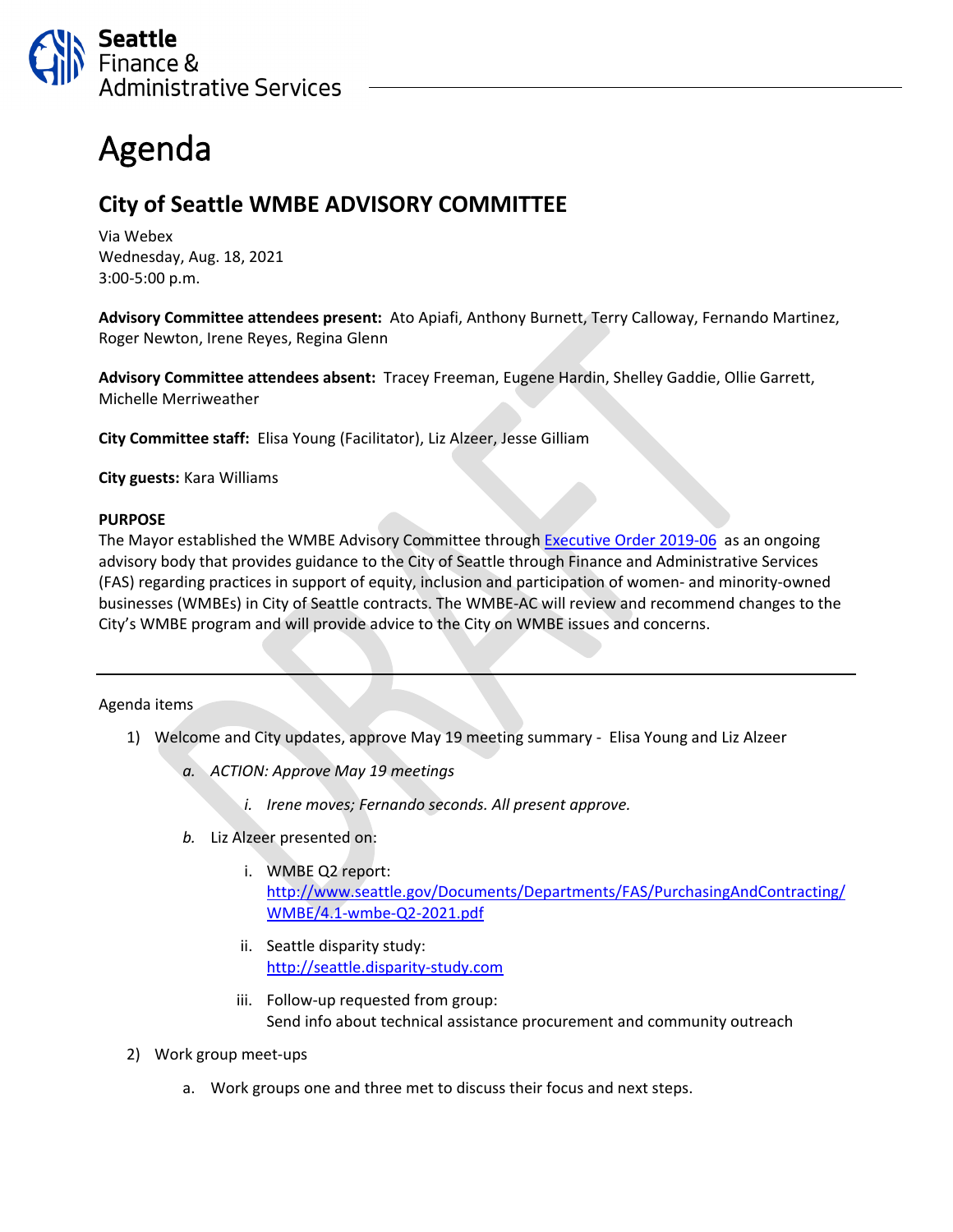**Work Group 1:** Outreach, engagement and technical assistance

**Work Group 2:** Policy, equity and the disparity study

**Work Group 3:** Evaluation of City pre-solicitation, solicitation and contracting policies and procedures

| <b>Work Group 1</b>   | <b>Work Group 2</b>    | <b>Work Group 3</b>      |
|-----------------------|------------------------|--------------------------|
| Regina Glenn          | Michelle Merriweather* | Shelley Gaddie*          |
| Ato Apiafi            | <b>Ollie Garrett</b>   | <b>Fernando Martinez</b> |
| Anthony Burnett*      | <b>Irene Reyes</b>     | <b>Roger Newton</b>      |
| <b>Terry Calloway</b> | <b>Tracey Freeman</b>  | <b>Irene Reyes</b>       |
|                       |                        | Eugene Hardin            |

\* Represents group chair (Michelle Merriweather is the temporary lead pending the group meeting).

3) Work group share-outs

Work group 1:

- Shared a draft group plan by quarter detailing strategy to gather information and data, host events, share info with City and hold feedback events for WMBE community.
- The group will meet every two weeks for Q1, then every month.

Work group 3:

- Group will focus on expanding training for City employees; accountability; research disconnects between policies and work; interviewing primes for work inclusion; share expertise as vendors.
- Meeting cadence will be every two weeks.

General discussion

- Need to examine break down of Black-owned, BIPOC contracts and other contracts.
- Important to meet with influencers of each department. Includes asking for accountability from Mayor, Council and candidates (Proposal at least twice per year).
- 4) Capital department WMBE advisors (Miguel Beltran, Kara Williams)
	- a. Seattle City Light:

[http://www.seattle.gov/city-light/about-us/working-with-us/women-and-minority-owned](http://www.seattle.gov/city-light/about-us/working-with-us/women-and-minority-owned-businesses)[businesses](http://www.seattle.gov/city-light/about-us/working-with-us/women-and-minority-owned-businesses)

Kara Williams – kara.williams@seattle.gov

- b. FAS: [miguel.beltran@seattle.gov](mailto:miguel.beltran@seattle.gov)
- c. SPU and SDOT staff were not present but offered to answer questions: [katia.garcia@seattle.gov](mailto:katia.garcia@seattle.gov) and [viviana.garza@seattle.gov](mailto:viviana.garza@seattle.gov)

Next meetings: